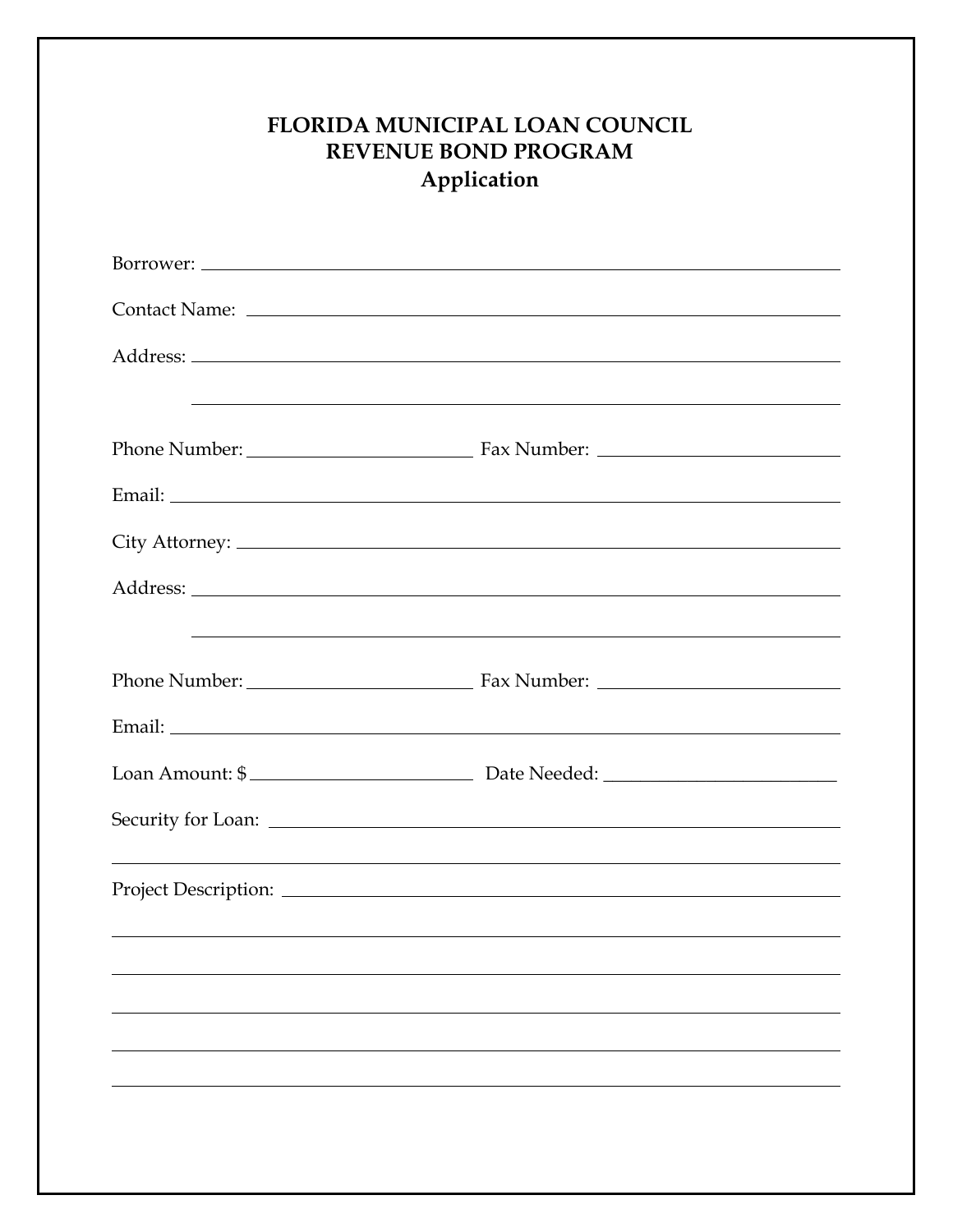- Is the project to be owned by the borrower and used for a governmental purpose?
- Do you have any other outstanding debt secured by the same revenues as this loan?
- If the purpose of the loan is for refunding outstanding debt, please answer the following:
	- 1. Indicate the name of the outstanding debt being refunded:
	- 2. The amount of the debt currently outstanding: \$
	- 3. The original date of issuance:
	- 4. The scheduled date of maturity:
	- 5. The use of the proceeds of the outstanding debt:
	- 6. Are there any unspent proceeds of the outstanding debt:

## **FOR ALL BORROWERS**

Please include the following items with your application:

- 1. Copy of Charter.
- 2. Comprehensive Annual Financial Reports (CAFR) or Audited Financial Statements for the prior three (3) fiscal years.
- 3. All authorization documents related to the security of any outstanding debt secured by the same revenues as this loan (e.g. ordinances, resolutions, referenda, interlocal agreements, etc.).
- 4. A statement as to whether there is any pending litigation that could materially and adversely affect the financial condition of the borrower.